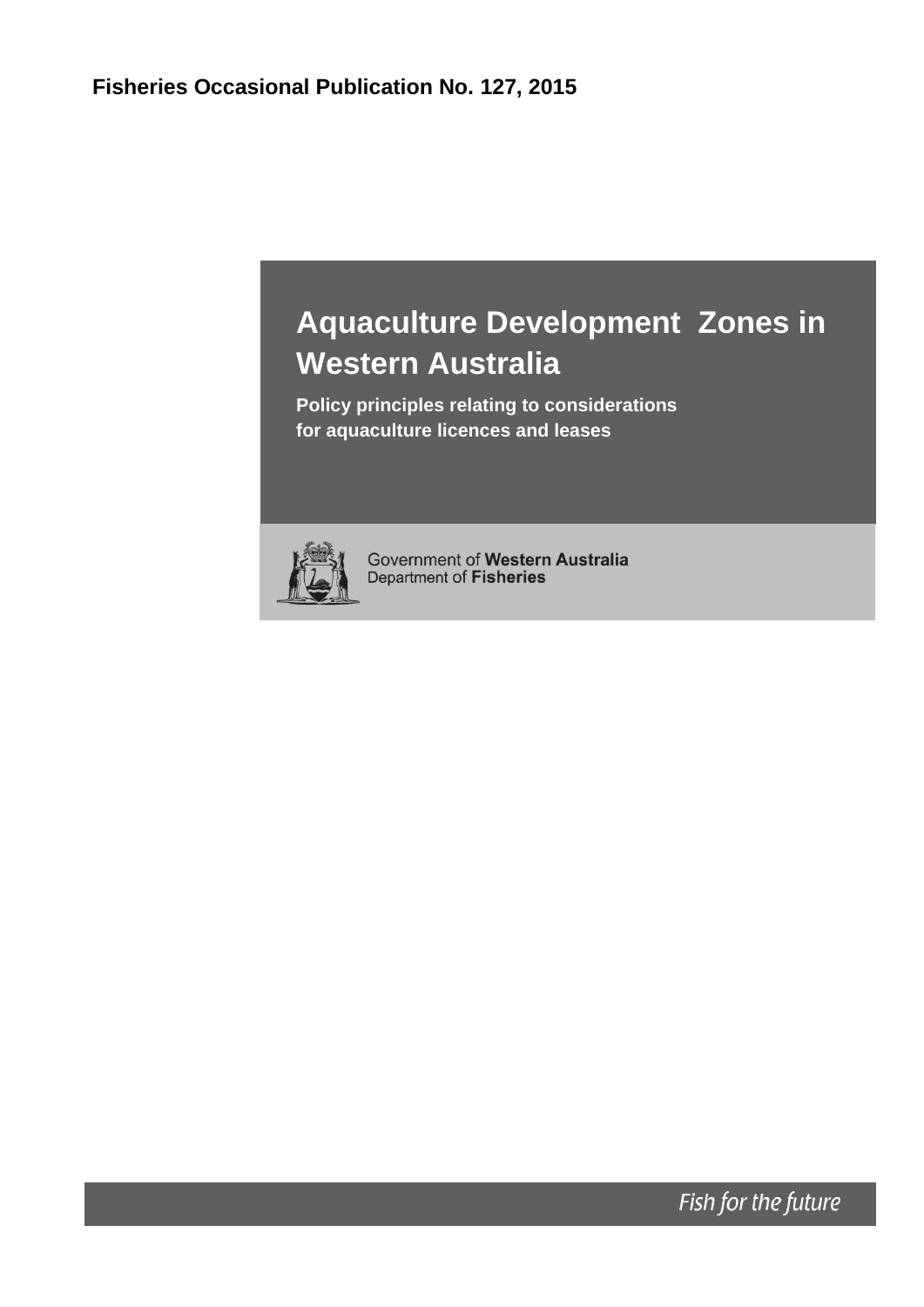Department of Fisheries 3rd floor, The Atrium 168 – 170 St Georges Terrace PERTH WA 6000 Telephone: (08) 9482 7333 Facsimile: (08) 9482 7389 Website: www.fish.wa.gov.au ABN: 55 689 794 771

#### **Disclaimer**

The Department of Fisheries does not guarantee that information contained within this document is free from errors or omissions. The Department of Fisheries does not accept any form of liability, be it contractual, tortious, or otherwise, for the contents of this document or for any consequences arising from its use or any reliance placed upon it. The information, opinions and advice contained in this document may not relate, or be relevant, to readers' particular circumstances.

© Department of Fisheries, Western Australia. September 2015. ISSN: 1447 - 2058 ISBN: 978-1-877098-09-3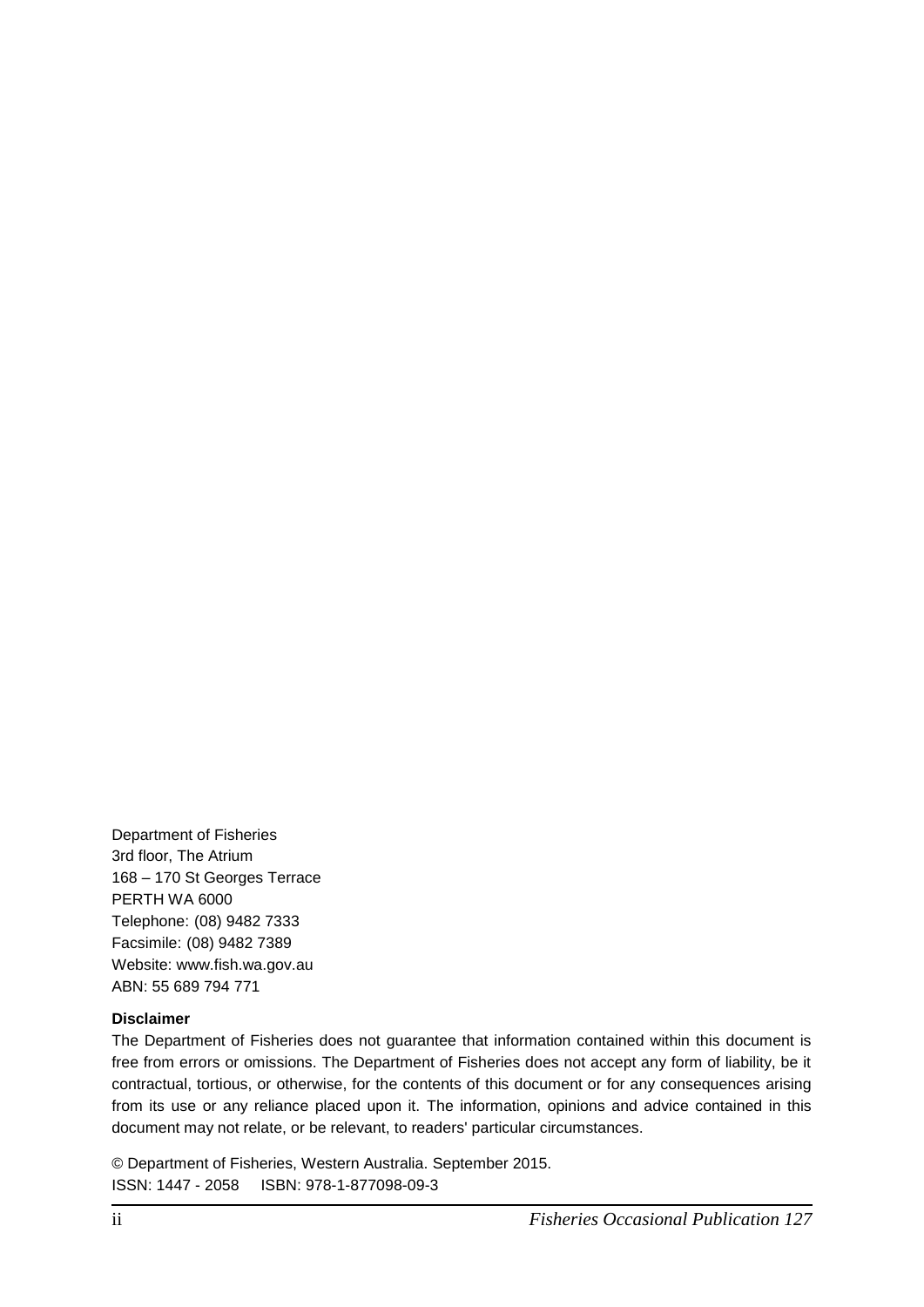## **Table of Contents**

| 1. |                                                                            |  |
|----|----------------------------------------------------------------------------|--|
|    |                                                                            |  |
|    |                                                                            |  |
|    |                                                                            |  |
| 2. |                                                                            |  |
|    |                                                                            |  |
|    |                                                                            |  |
|    |                                                                            |  |
|    |                                                                            |  |
|    |                                                                            |  |
|    |                                                                            |  |
| 3. |                                                                            |  |
| 4. |                                                                            |  |
|    | 4.1 Appendix 1: Outline of Aquaculture Development Zones Licence and Lease |  |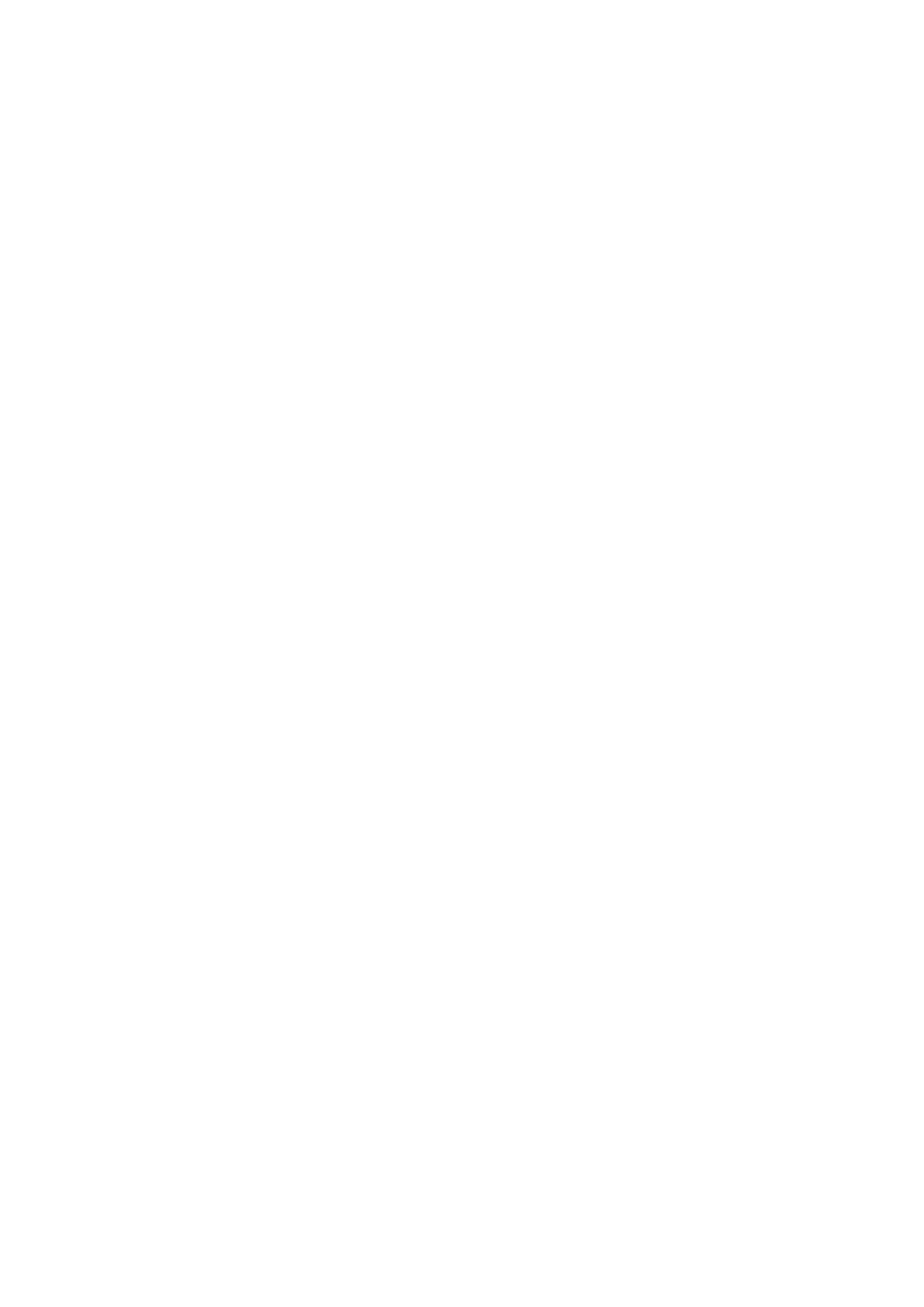# <span id="page-4-0"></span>**1. Introduction**

### <span id="page-4-1"></span>**1.1 Aquaculture in Western Australia**

Aquaculture is one of Australia's fastest growing primary industries and in Western Australia (WA) the industry continues to expand. A key attraction of WA for aquaculture is its broad geographical and climatic range, extending from the vast Kimberley through to the south coast and inland areas, which provide tropical and temperate environments suitable for a variety of species.

Aquaculture offers important economic diversification to regional WA – the significant commercial investment required to establish and operate aquaculture businesses brings with it new skills, jobs and investment to the regions. The industry also fosters innovation and requires technical support from various disciplines ranging from water quality specialists, engineers, oceanographic and marine experts, environmental scientists and animal health expertise. WA has a range of educational institutions and training providers offering these specialist skills.

In August 2015, the WA Government released a Statement of Commitment to the development of the aquaculture industry in the State; it will achieve this by, among other initiatives, providing investment-ready aquaculture development zones where strategic environmental approvals have been secured.

### <span id="page-4-2"></span>**1.2 Aquaculture Development Zones**

Under Section 101A(2A) of the *Fish Resources Management Act 1994* (FRMA) the Minister for Fisheries (Minister) may declare an area of WA waters to be an aquaculture development zone, subject to the provisions set out in s.101A(2B).

A declared aquaculture development zone is a designated area of water selected for its suitability for a specific aquaculture sector. Declaring areas as aquaculture development zones provides an 'investment ready' platform for applicants that want to set up commercial aquaculture operations with minimal delay.

A declared aquaculture development zone is created through a process that principally involves environmental assessment of the zone as a strategic proposal under Part IV of the *Environmental Protection Act 1986* (EP Act). Approval of a strategic proposal will create opportunities for applicants to refer project proposals to the Environmental Protection Authority (EPA) as Derived Proposals. The outcome is a more streamlined assessment process and a clear management and regulatory framework, which collectively provide clarity and certainty for prospective investors.

### <span id="page-4-3"></span>**1.3 Scope of this paper**

The Objects of the FRMA enable the allocation of resources to achieve maximum benefits for the aquaculture industry.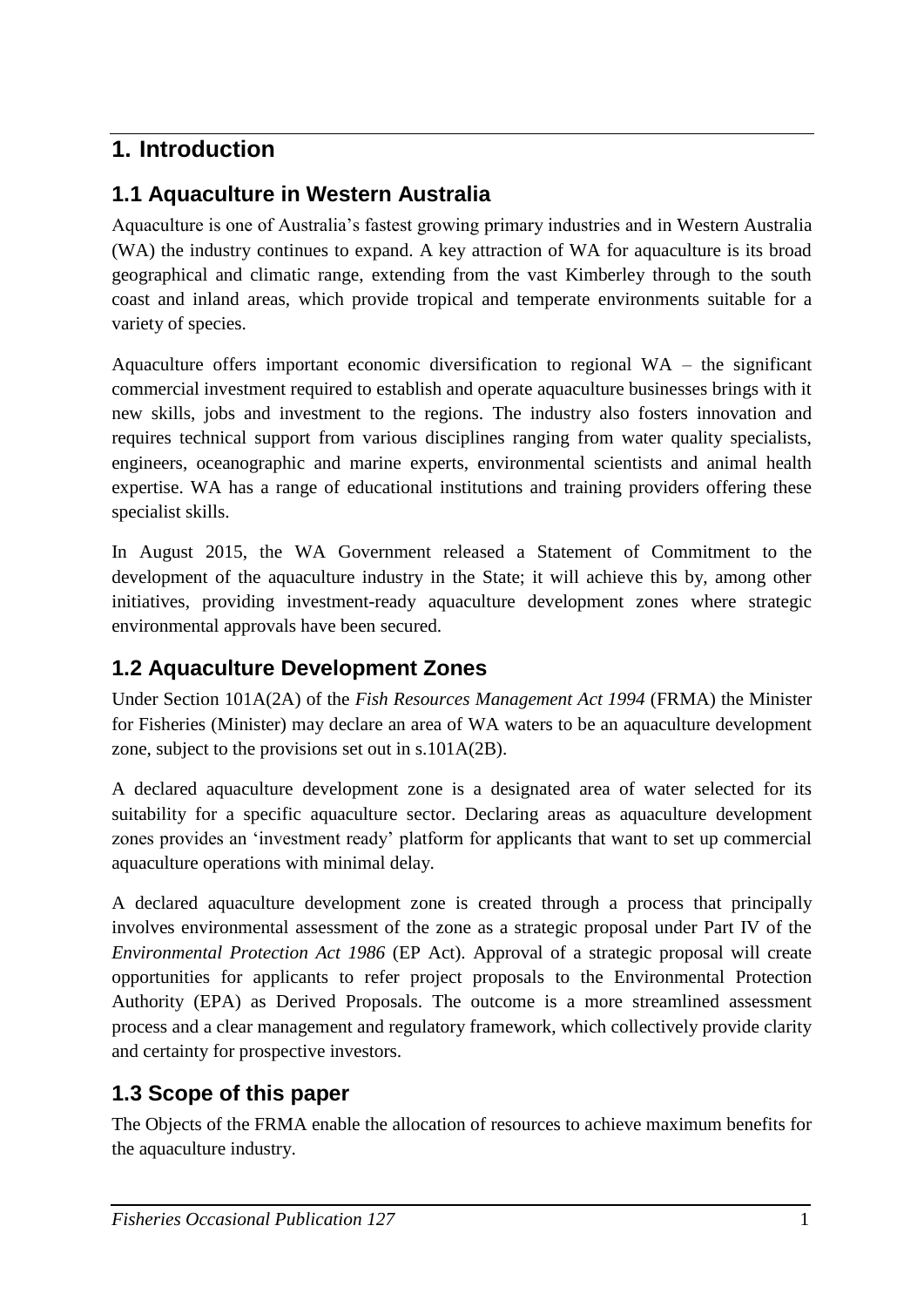This paper identifies the matters the Department of Fisheries (Department) will consider when assessing applications for licences and leases in a declared aquaculture development zone and the process it will use to do so.

The key objectives of the policy principles set out in this paper relating to the grant of aquaculture licences and leases within a declared aquaculture development zone are to ensure:

- 1. a transparent and equitable assessment process for applications; and
- 2. that licences and leases are granted to persons who demonstrate they have the capacity and ability to achieve the optimum economic and social benefit from the resource in an environmentally sustainable manner.

# <span id="page-5-0"></span>**2. Principles and process**

# <span id="page-5-1"></span>**2.1 Applications**

Following the Minister's declaration of an aquaculture development zone, the Department may invite interested persons to apply for aquaculture licences and leases within that zone and advise a date by which applications should be made. The Chief Executive Officer of the Department (CEO) will then consider applications according to the relevant provisions of the FRMA and in respect of the relative merits of competing applications.

An "Application for an Aquaculture Licence" form and an "Application for an Aquaculture Lease" form should be completed and submitted to the Department with the relevant application fees.<sup>1</sup> Applications will be required to describe the intended activities and must be accompanied by a Category 1 Management and Environmental Monitoring Plan (MEMP), a business plan and if applicable, application for a translocation approval.<sup>2</sup> Further details of

- an aquaculture licence authorises the aquaculture activity;
- an aquaculture lease provides suitable tenure;

Further information is provided at the link in Section 3.

<sup>&</sup>lt;u>.</u> 1 Aquaculture leases and licences are subject to the payment of application fees and annual fees. Aquaculture lease, grant or renewal (r.67 of the *Fish Resources Management Regulations 1995*) 2,461.00\*; Aquaculture licence under section 92 of the Act – In respect of non-freehold land 771.00\*; Annual lease fees are calculated at a per-hectare rate. \*These figures are subject to change and should be used as a guide only.

<sup>2</sup> For clarity and to distinguish between the authorisations and plans mentioned in this paper:

a Management and Environmental Monitoring Plan (MEMP) gives effect (under the FRMA) to the requirements of a zone specific Management Policy and an EMMP. A Category 1 MEMP consists of a MEMP Document containing biosecurity information, Ministerial Statement (Minister for Environment), Department of Fisheries overarching Environmental Management and Monitoring Plan (EMMP) and the relevant Department of Fisheries Aquaculture Development Zone Management Policy.

an Environmental Monitoring and Management Plan (EMMP) is a document approved by the Minister for Environment that ensures environmental quality and ecological integrity are maintained within acceptable limits;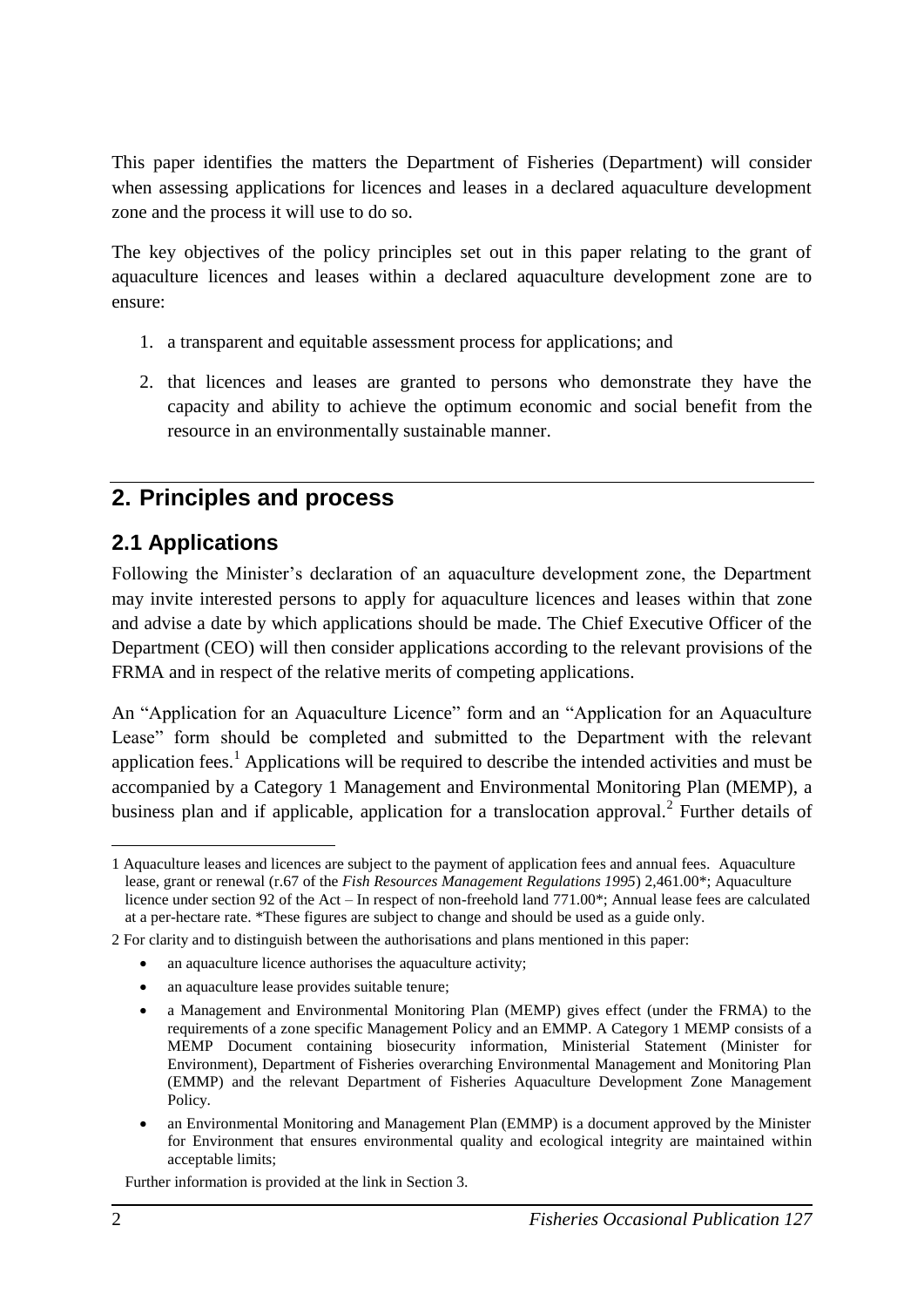these requirements are included in the application form (available on the Department's website, details in Section 3).

Separate applications must be made for an aquaculture licence and an aquaculture lease. Both applications must be submitted to the Department for assessment. In the processes to assess the licence and lease applications, the process to assess the licence will generally predominate and consequently be used to determine the outcome of the process. The decision makers for the licence and lease are, respectively, the CEO and the Minister.

# <span id="page-6-0"></span>**2.2 Environmental approvals**

Aquaculture development zones in Western Australia are generally developed through a Strategic Environmental Impact Assessment process. The outcome of that process is assessed by the Environmental Protection Authority (EPA), which makes recommendations to the Minister for Environment, who in turn issues a Ministerial Statement (environmental approval) with conditions.

Following a decision by the Department to grant an aquaculture licence in an aquaculture development zone, the applicant may then refer its application as a proposal to the EPA requesting that it be declared a Derived Proposal (under section 39 B(1) of the EP Act). A flowchart outlining these processes is at **Appendix 1**.

The request for a Derived Proposal must then be advertised for public comment. The EPA will consider any comments received in the context of whether the proposal can be declared a Derived Proposal and for this reason, the applicant is encouraged to consult with key stakeholders prior to referring the proposal to the EPA.

If the Minister for Environment declares the proposal to be a Derived Proposal, then the relevant Ministerial Statement and any accompanying conditions apply.

### <span id="page-6-1"></span>**2.3 Applications for the same waters**

The Department is aware of the possibility that multiple applications may be received for the same or overlapping areas of waters within the declared aquaculture development zone. In this event, the Department may discuss with the applicants possible amendments to their applications, to attempt to achieve an outcome that satisfies the Objects of the FRMA, meets the requirements of the applicant and that accommodates the management requirements of the zone. If applicants are not willing to make amendments, resulting in applications for areas that extend or lie partly or wholly over each other, then those applications will be considered competitive and assessed accordingly.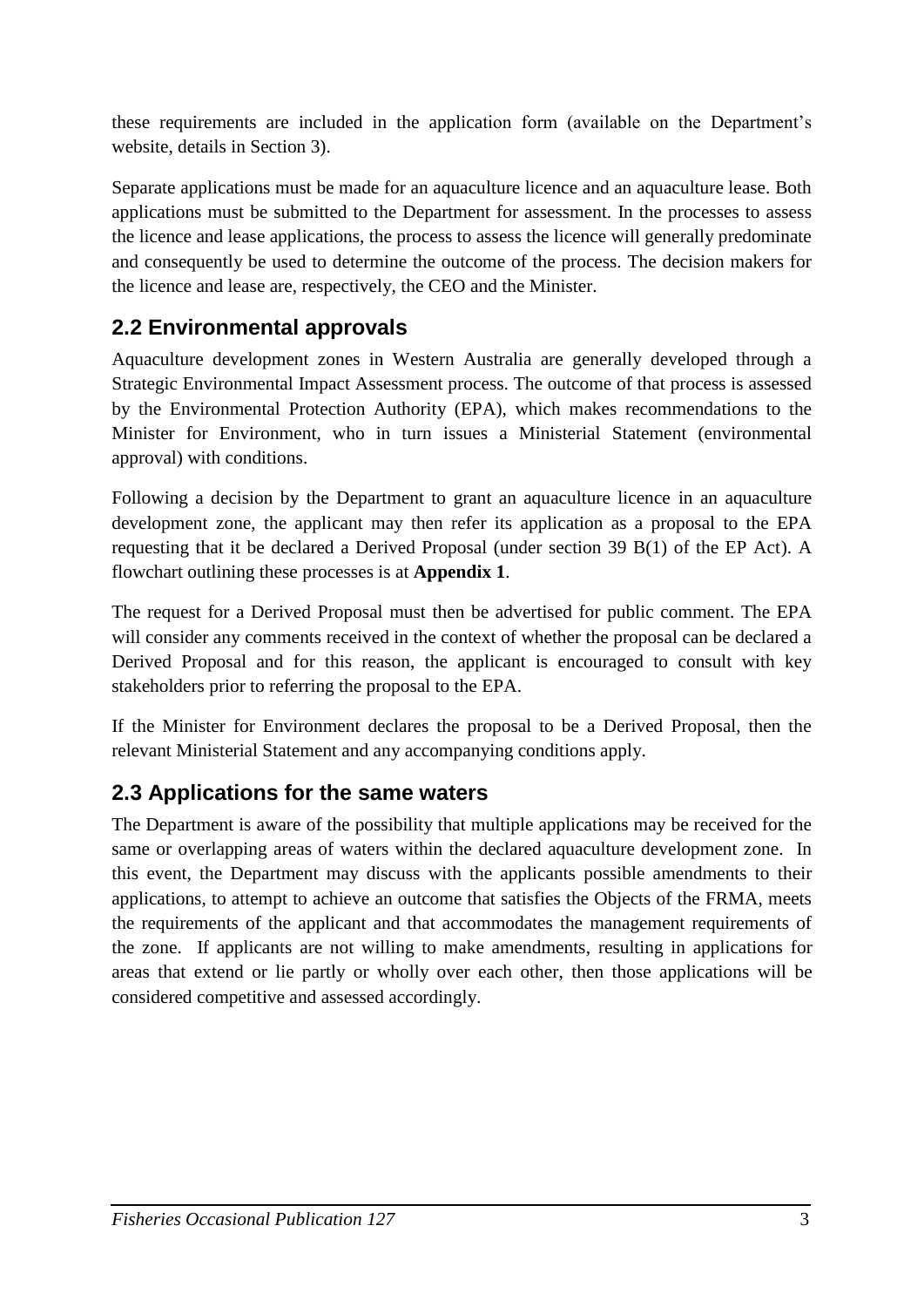### <span id="page-7-0"></span>**2.4 Assessment – considerations and merit**

Applications will be considered in relation to s.92(1) and s.97(5A) of the FRMA and with regard for Ministerial Policy Guideline No. 8 (MPG 8). <sup>3</sup>

Under s.92(1) of the FRMA, the CEO may grant to the person an aquaculture licence if the CEO is satisfied all of the essential criteria listed below are met –

(a) the person is a fit and proper person to hold such a licence;

(ba) the person has, or will have, appropriate tenure over the land or waters on or in which the activities under the licence are to be conducted;

(b) it is in the better interest of the State and the community to grant the licence;

(c) the activities to be conducted under the licences are unlikely to adversely affect other fish or the aquatic environment;

(d) the activities to be conducted under the licence have been approved by other relevant authorities; and

(e) any other matters prescribed for the purposes of this subsection.

Applications that satisfy the above preconditions will then be further assessed on merit and consideration will likely be given to matters such as business viability, business capability and biosecurity issues. The Department may seek additional or more detailed information from applicants if initially they do not provide sufficient information to assess their application or if there are competing applications, which would require consideration of relative merits. The Department may also seek independent specialist advice to clarify information on an as-needed basis.

The process to assess applications received after the initial invitation for applications may result in areas of the zone remaining unallocated. Future applications for unallocated areas will be assessed according to the same process.

In the case of competing applications where all the essential criteria have been met, preferred applicants may be determined on a discretionary basis, by giving further consideration to which of them better meet the essential criteria that are set out below.

1

<sup>3</sup> Licence and Lease applications within a zone will be assessed with regard to MPG 8, noting that the consultation requirements will generally have been met through the strategic assessment of the zone. The grant of licences and leases will be determined primarily in relation to the provisions of s.92 and s.97(5A) of the FRMA.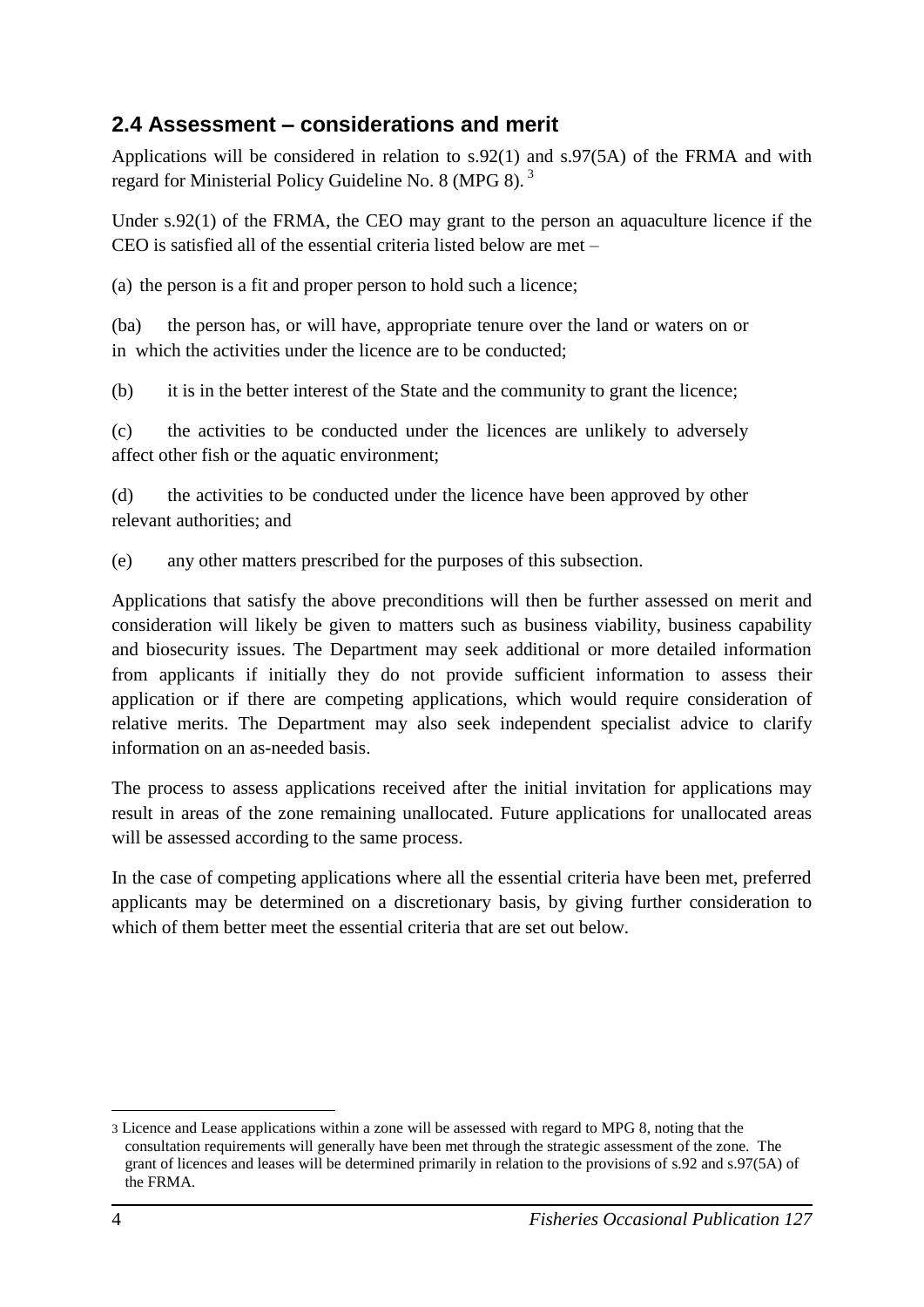#### **The person is a fit and proper person to hold such a licence**

#### *Further Consideration may be given to:*

#### Previous Aquaculture or other Relevant Experience

Consideration of previous aquaculture or other relevant experience, including performance and locations. The level to which an applicant demonstrates an understanding of the requirements for establishing and operating a commercially viable aquaculture business.

#### Business Capability

The extent to which an applicant's business plan addresses the requirements and provides evidence of ability to secure funding for the proposed project, including capital and ongoing operational requirements.

#### **It is in the better interest of the State and the community to grant the licence**

*Further Consideration may be given to:*

#### Business Viability

For example, an application that demonstrates a genuine higher profitability  $-$  all other matters being equal – would likely be preferred to one with a lower profitability.

#### Employment and Community Engagement

Consideration of the engagement with, and efforts or undertakings to provide employment opportunities for, local communities.

#### Economic Benefits

Given the Object of 'sharing' resources in the FRMA, an application that seeks the whole of the area may be less favorable than several smaller compatible operations unless that application provides full justification for the area sought as well as evidence of funding and related project development capabilities.

Any flow-on or multiplier effects of the proposed activity on regional businesses and communities may be considered.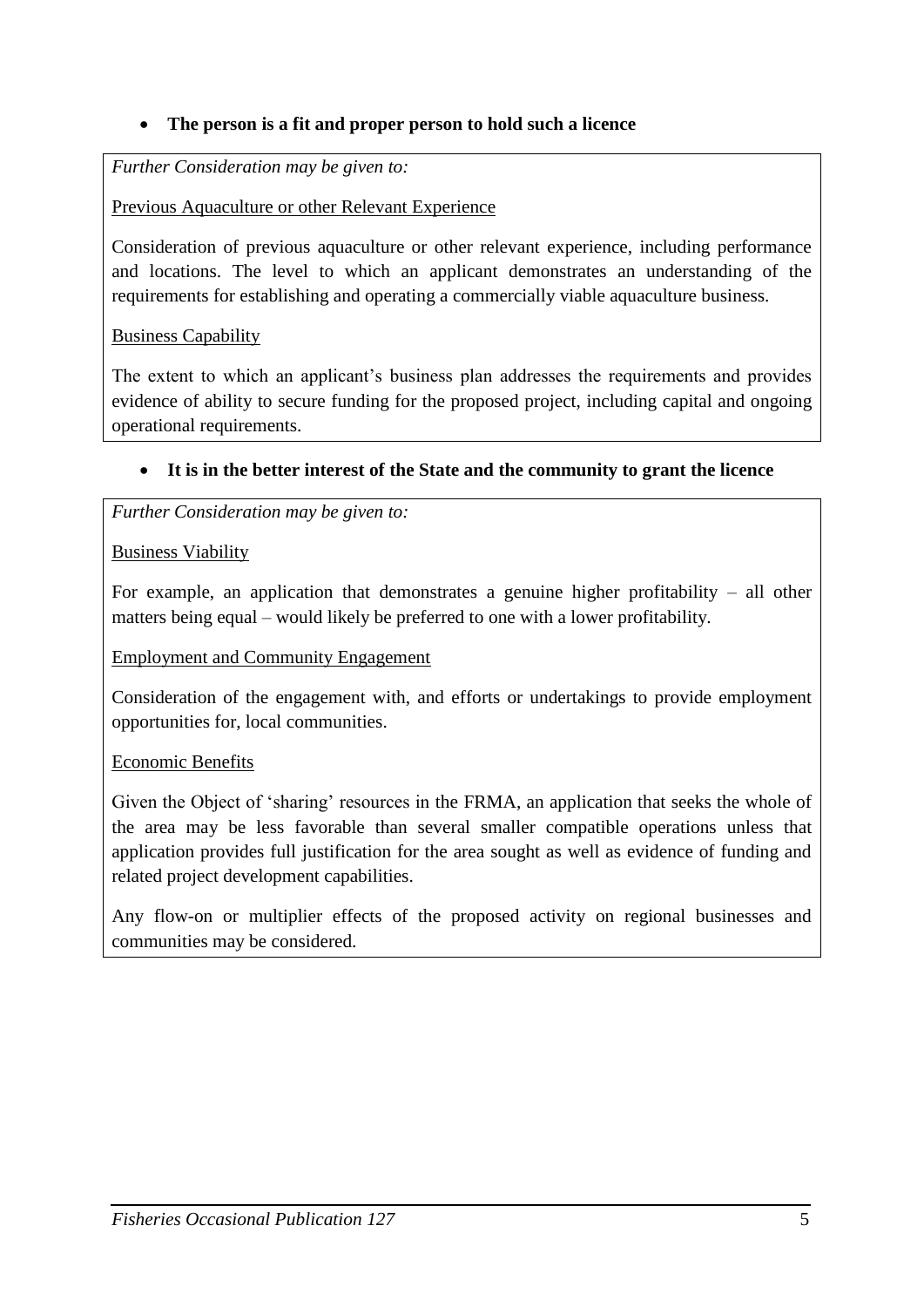#### **The activities to be conducted under the licences are unlikely to adversely affect other fish or the aquatic environment**

*Further Consideration may be given to:*

Biosecurity Issues

The level to which aquaculture activities proposed in applications pose a biosecurity risk and the extent to which this is addressed in the Management and Environmental Monitoring Plan through a risk assessment and other means.

Following its assessment of the licence and a decision being made to grant a licence, the Department will make relevant considerations to the Minister in respect of the preconditions that must be satisfied under the FRMA before the Minister makes a decision to grant a lease.

Under s.97(5A) of the FRMA, before granting or renewing a lease, the Minister must be satisfied of all of the following –

- (a) the person is a fit and proper person to hold the lease;
- (b) it is in the better interest of the State and the community to grant or renew the lease;
- (c) the applicant will make, or has made, effective use of the area or land or water the subject of the lease for aquaculture purposes; and
- (d) the activities to be, or that are being, conducted under the lease are unlikely to adversely affect other fish or the aquatic environment.

### <span id="page-9-0"></span>**2.5 Decision**

The Department will generally assess applications concurrently; those deemed unsuitable based on merit may be refused prior to giving approval to those that may be granted a licence and lease.<sup>4</sup> An application for which a decision has been made to grant a licence can then be referred to the EPA as a Derived Proposal.

In the event two or more applicants are considered to comparably hold equal merits and cannot be differentiated, then the Department may advise the Minister to determine the outcome by a ballot under Section 97C, which provides for the Minister to offer an area of land or WA waters for aquaculture leases by means of public auction, public tender, ballot or private treaty.

1

<sup>4</sup> The *Interpretation Act 1984* provides that where the word "may" is used in conferring a power, then the word shall, unless the contrary intention appears in the Act, be interpreted to imply that the power may be exercised or not, at discretion. Accordingly, where the CEO does not consider a "contrary intention" exists in the FRMA, the CEO is required to consider whether to exercise the power or not, at discretion. In considering the exercise of discretion, the CEO will therefore have regard for the merits of the application. That would require consideration of the respective merits of competing applications and balancing the opposing considerations against the supporting considerations. For any detrimental factors, the CEO would have regard for how detriments may be minimised and controlled.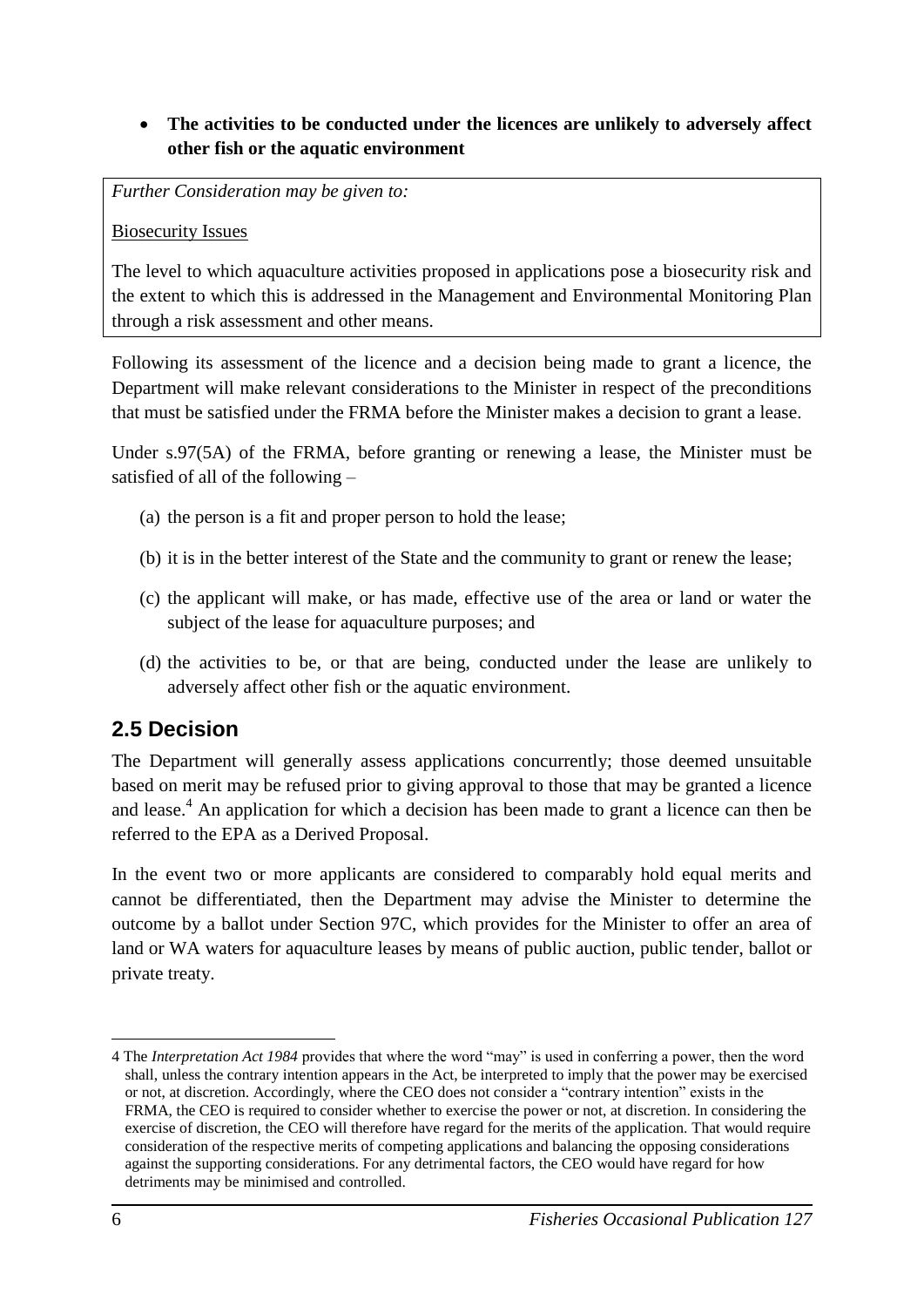Aquaculture licences that may be granted will be subject to conditions, including a requirement for the licence holder to meet defined performance criteria.

### <span id="page-10-0"></span>**2.6 Review**

The State Administrative Tribunal (SAT) is the primary place for the review of decisions made by Government agencies, public officials and local governments.

The main objectives of the SAT in dealing with matters within its jurisdiction are to:

- achieve the resolution of questions, complaints or disputes, and make or review decisions, fairly and according to the substantial merits of the case;
- act as speedily and with as little formality and technicality as is practicable, and minimise the costs to parties; and
- make appropriate use of the knowledge and experience of SAT members.

Further information on the SAT can be obtained from the website:

[http://www.sat.justice.wa.gov.au](http://www.sat.justice.wa.gov.au/)

An affected person has 21 days after publication of the decision to apply for a review of the decision in accordance with the FRMA and MPG 8.

Where an application for an aquaculture licence is refused, the proponent will have the right to seek review by the SAT.

Where competing applications have been considered, the Department intends to resolve any review proceedings prior to granting any licence or lease. It is likely that the proponents of competing applications will be joined in any review proceedings to enable the SAT to have regard to the relative merits of the competing applications.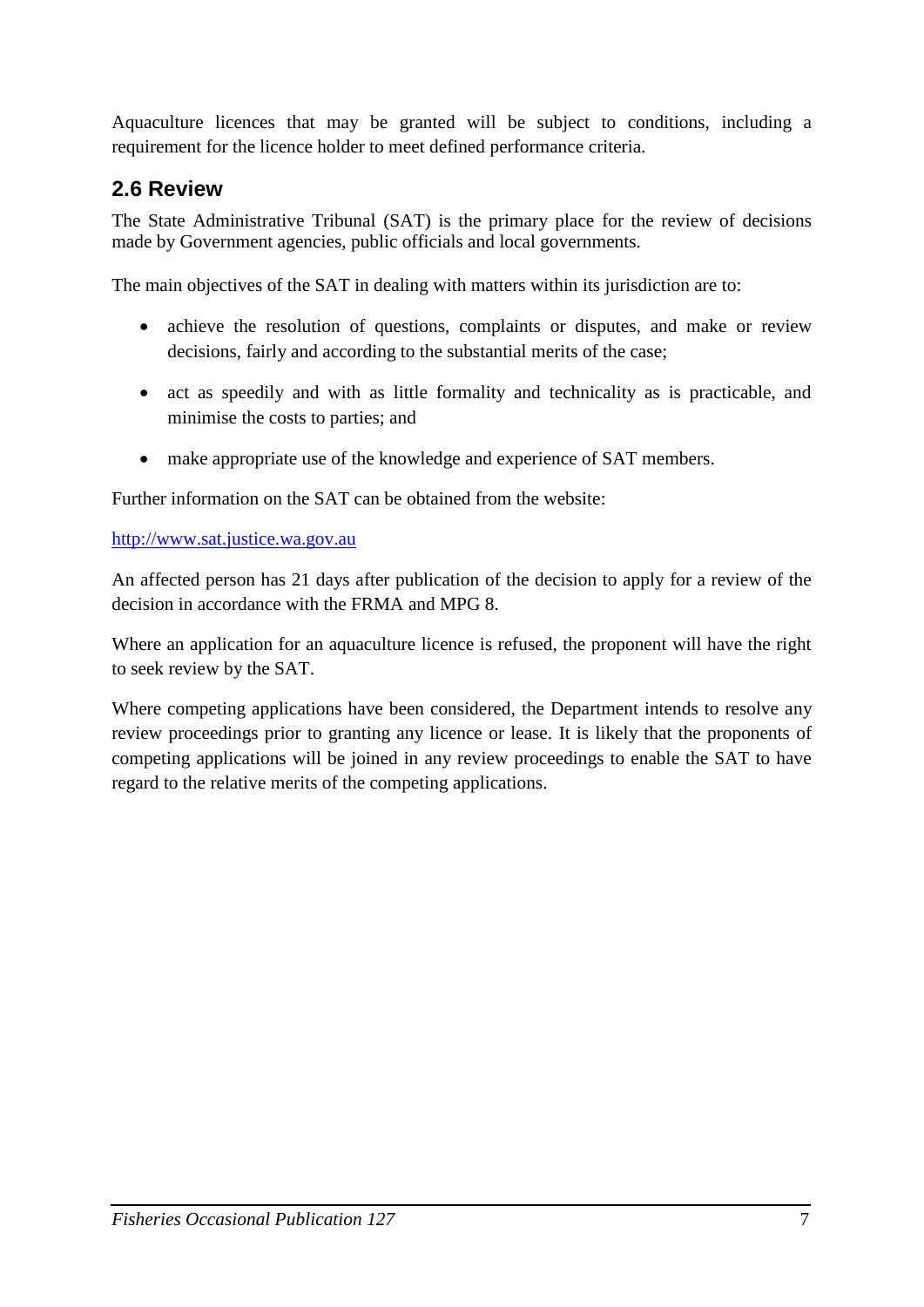### <span id="page-11-0"></span>**3. Further information**

The following documents can be found on the Site Allocation page in the Aquaculture Development Zones section on the Department of Fisheries website at: [http://www.fish.wa.gov.au/Fishing-and-](http://www.fish.wa.gov.au/Fishing-and-%20%20%20%20%20%20Aquaculture/Aquaculture/Aquaculture%20Zones/Pages/default.aspx)[Aquaculture/Aquaculture/Aquaculture%20Zones/Pages/default.aspx](http://www.fish.wa.gov.au/Fishing-and-%20%20%20%20%20%20Aquaculture/Aquaculture/Aquaculture%20Zones/Pages/default.aspx)

- "Application for an Aquaculture Licence" Form and "Application for an Aquaculture Lease" Form.
- Ministerial Policy Guideline No. 8.
- Management and Environmental Monitoring Plan (MEMP) Guidance Statement.
- Zone specific Aquaculture Development Zone Management Policy.
- Zone specific Environmental Protection Authority Information.

Further information on the State Administrative Tribunal can be obtained from the website: [http://www.sat.justice.wa.gov.au](http://www.sat.justice.wa.gov.au/)

Further Enquiries should be directed to the Aquaculture Branch on [aquaculture@fish.wa.gov.au](mailto:aquaculture@fish.wa.gov.au)